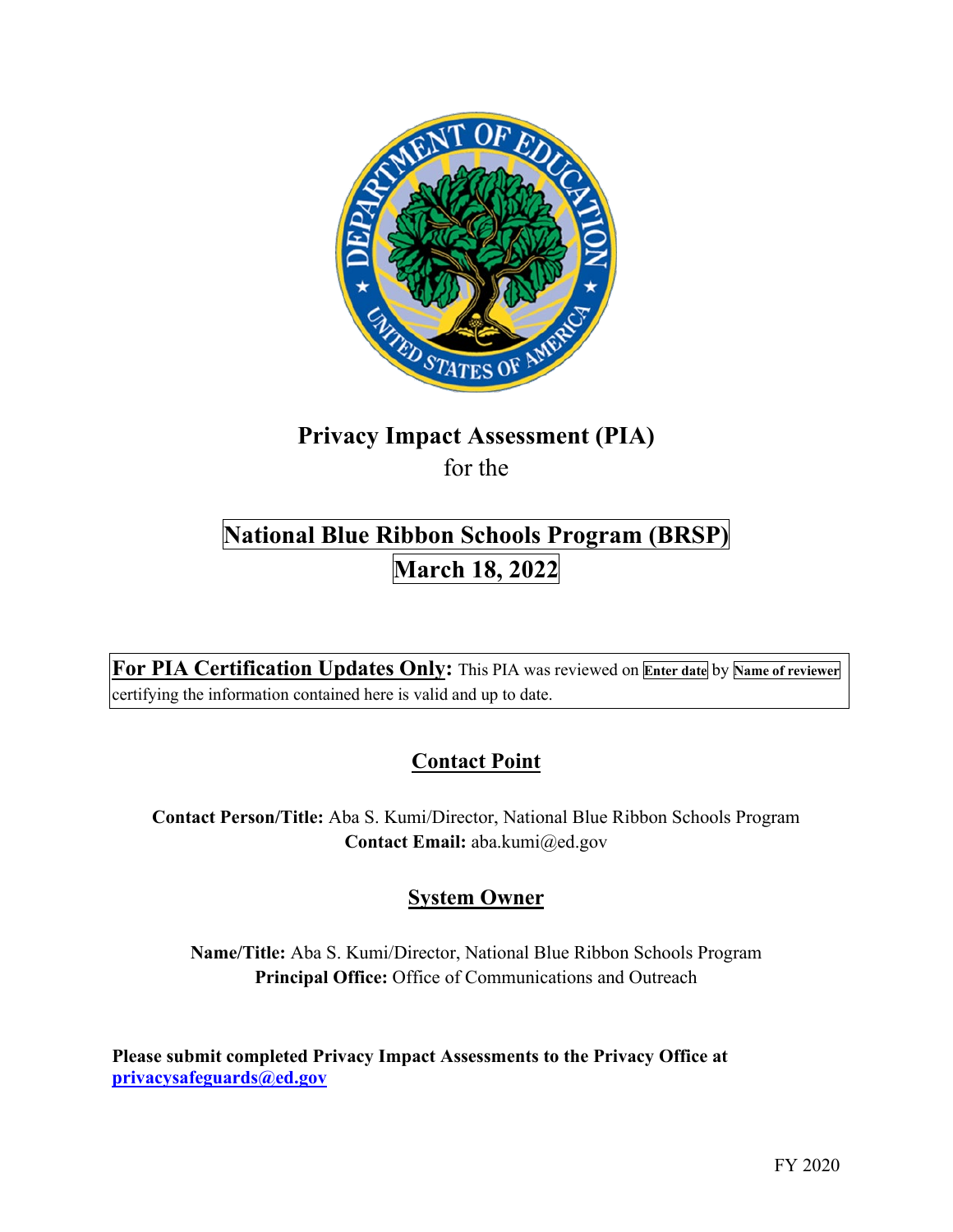*Please complete this Privacy Impact Assessment (PIA) on how personally identifiable information (PII) is collected, stored, protected, shared, and managed electronically by your system. You may wish to consult with your ISSO in completing this document. If a question does not apply to your system, please answer with N/A.* 

### **1. Introduction**

 **1.1.** Describe the system including the name, acronym, and a brief description of the program or purpose for the system.

 panel of Federal contractors access the screening portal The National Blue Ribbon Schools Program (BRSP), a U.S. Department of Education (Department) initiative, recognizes outstanding public and non-public schools. BRSP is a management system consisting of multiple websites and a backend database maintaining a secure data collection. The first BRSP website ([https://liaison.nationalblueribbonschools.ed.gov\)](https://liaison.nationalblueribbonschools.ed.gov) is used by States and other nominating entities, including Department of Defense Education Activity (DoDEA), Bureau of Indian Education (BIE), and Council for American Private Education (CAPE), to nominate exemplary schools for recognition. The second website ([https://portal.nationalblueribbonschools.ed.gov\)](https://portal.nationalblueribbonschools.ed.gov) is used by schools to complete applications for recognition once they have been nominated by a State or other entity. A ([https://screening.nationalblueribbonschools.ed.gov\)](https://screening.nationalblueribbonschools.ed.gov) to review applications from nominated schools to ensure they meet the criteria for recognition. Reviewers are able to read, provide comments on, and adjudicate applications through the screening portal. Once schools have been selected for the award, winning schools and their applications

are posted on the public-facing website (<https://nationalblueribbonschools.ed.gov>).<br>Nominating entities and nominated schools that are completing applications need to to access being granted. School data are collected from States and other nominating register for an account in order to complete the nomination or application process. A representative from the entity may register for an account on the relevant website by providing the required information to the Office of Communications and Outreach (OCO). Data collected include: name of school principal, official school/organizational name, school/organizational mailing address, school/organizational phone number, school/organizational fax number, school/organizational email address, name of district superintendent, and name of school board chairperson. In addition, throughout the application there are open fields for response based on specific questions. These questions are phrased in a way for responses to be general or discussed in aggregate and are not requesting information about specific individuals. All accounts are verified prior entities. Nominated schools also provide information about their specific schools.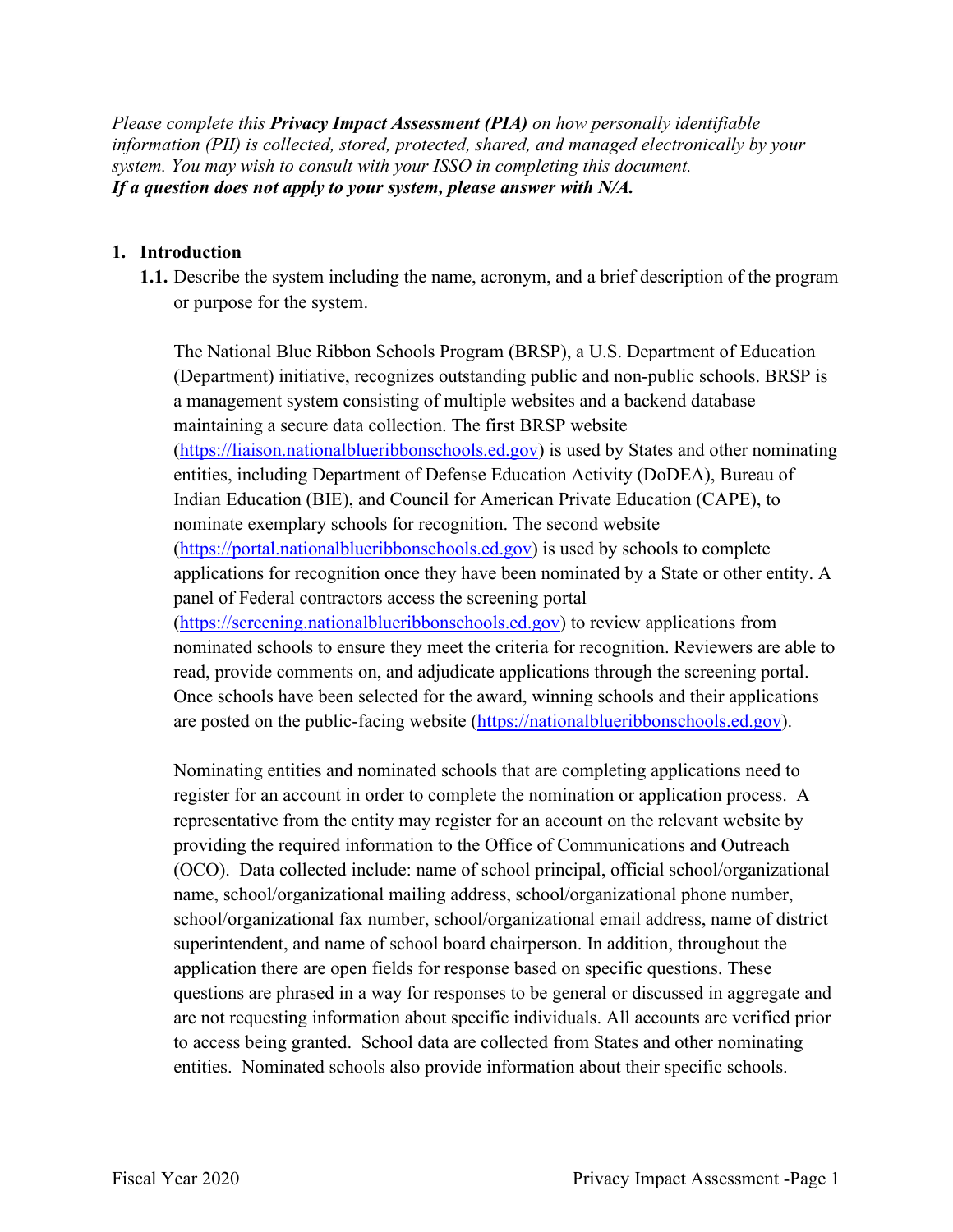Representatives of nominated schools, States, and nominating entities are the only members of the general public that may access BRSP.

**1.2.** Describe the purpose for which the personally identifiable information  $(PII)^{1}$  is collected, used, maintained or shared.

 The information collected, used, maintained, and shared by the BRSP system is required as part of the application process to document exemplary schools. The purpose for collecting the name of the school's principal and superintendent is for communication and recognition purposes. All the information requested are in the public domain and easily available and accessible to the public via internet searches.

In addition, information may be collected when individuals use the "Contact Us" page to request assistance or submit questions or issues that are experienced while using the BRSP website.

**1.3.** Is this a new system, or one that is currently in operation?

### Currently Operating System

**1.4.** Is this PIA new, or is it updating a previous version?

### Updated PIA

The prior PIA was completed on March 21, 2018. This PIA is being updated as part of the regular review process.

**1.5.** Is the system operated by the agency or by a contractor?

### Contractor

**1.5.1.** If the system is operated by a contractor, does the contract or other acquisitionrelated documents include privacy requirements?

 $\Box$ N/A Yes

place of birth, mother's maiden name, etc. OMB Circular A-130, page 33 <sup>1</sup> The term "personally identifiable information" refers to information which can be used to distinguish or trace an individual's identity, such as their name, social security number, biometric records, etc. alone, or when combined with other personal or identifying information which is linked or linkable to a specific individual, such as date and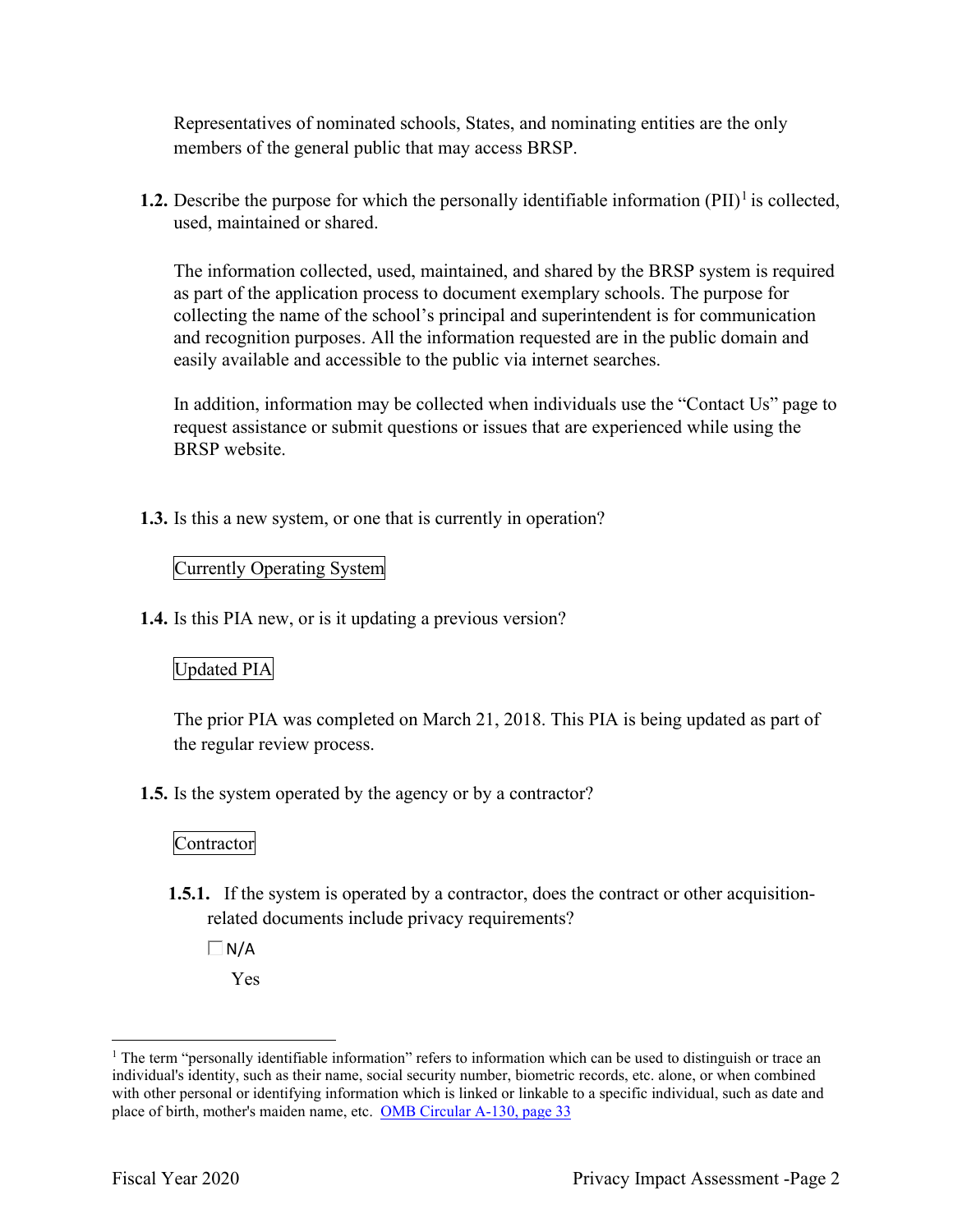### **2. Legal Authorities and Other Requirements**  *If you are unsure of your legal authority, please contact your program attorney.*

 **2.1.** What specific legal authorities and/or agreements permit and regulate the collection and use of data by the system? Please include name and citation of the authority.

 Succeeds Act, the BRSP was authorized by No Child Left Behind Act, Public Law 107- The BRSP is authorized by the Every Student Succeeds Act, Public Law 114–95 (December 10, 2015), Title 1—IMPROVING BASIC PROGRAMS OPERATED BY STATE AND LOCAL EDUCATIONAL AGENCIES. Prior to the Every Student 110 (January 8, 2002), Part D—Fund for the Improvement of Education, Subpart 1, Sec. 5411(b)(5).

### **SORN**

such as a Social Security Number or other identification?<br>No **2.2.** Is the information in this system retrieved by an individual's name or personal identifier

- **2.2.1.** If the above answer is **YES,** this system will need to be covered by Privacy Act System of Records Notice(s)  $(SORN(s))$ .<sup>2</sup> Please provide the SORN name, number, Federal Register citation and link, or indicate that a SORN is in progress.  $\overline{\triangleright}$  N/A
- **2.2.2.** If the above answer is **NO**, explain why a SORN was not necessary. For Department, etc. example, the information is not retrieved by an identifier, the information is not maintained in a system of records, or the information is not maintained by the

 $\overline{M}$  N/A

 is retrieved by school name, by state, and/or by school type. The information is not retrieved by an identifier. The information within the system

### **Records Management**

access and correct any PII maintained by ED. https://connected.ed.gov/om/Documents/SORN-Process.pdf<br>Fiscal Year 2020 Privacy Impact Assessment -Page 3  $2$  A System of Records Notice (SORN) is a formal notice to the public that identifies the purpose for which PII is collected, from whom and what type of PII is collected, how the PII is shared externally (routine uses), and how to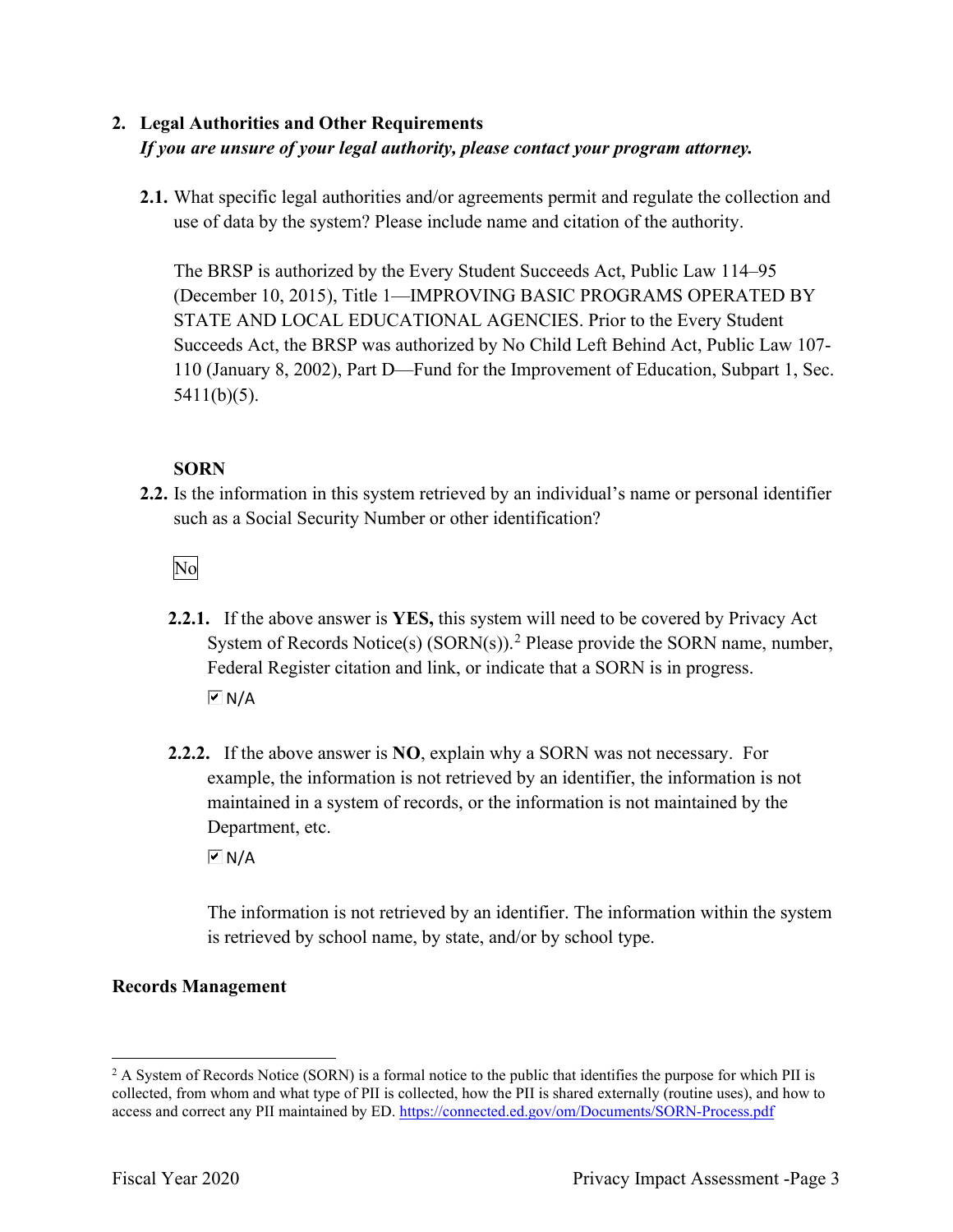**If you do not know your records schedule, please consult with your records liaison or send an email to [RMHelp@ed.gov](mailto:RMHelp@ed.gov)** 

 **2.3.** What is the records retention schedule approved by National Archives and Records Administration (NARA) for the records contained in this system? Please provide all relevant NARA schedule numbers and disposition instructions.

 awards cycle, and transferred to NARA after cutoff. ED Records Schedule Number: 102. Recognition Programs Files (ED 102). Disposition: These are permanent records, cut off annually upon close of program Disposition authority: N1-441-09-6.

**2.4.** Is the PII contained in this system disposed of appropriately, and in accordance with the timelines in the records disposition schedule?

Yes

### **3. Characterization and Use of Information**

### **Collection**

**3.1.** List the specific PII elements (e.g., name, email, address, phone number, date of birth, Social Security, etc.) that the system collects, uses, disseminates, or maintains.

Name of school principal, name of district superintendent, name of school board chairperson, username, and password.

stated in Question 1.2?<br>Yes **3.2.** Does the system collect only the minimum amount required to achieve the purpose

 notification and communication purposes, including informing schools of nominations, formally inviting schools to apply for the award, and notifying schools of their The PII collected and maintained is the minimum amount required by BRSP for recognition as National Blue Ribbon Schools. In addition, throughout the application there are open fields for response based on specific questions. These questions are phrased in a way for responses to be general or discussed in aggregate and are not requesting information about specific individuals.

**3.3.** What are the sources of PII collected (e.g., individual, school, another agency, commercial sources, etc.)?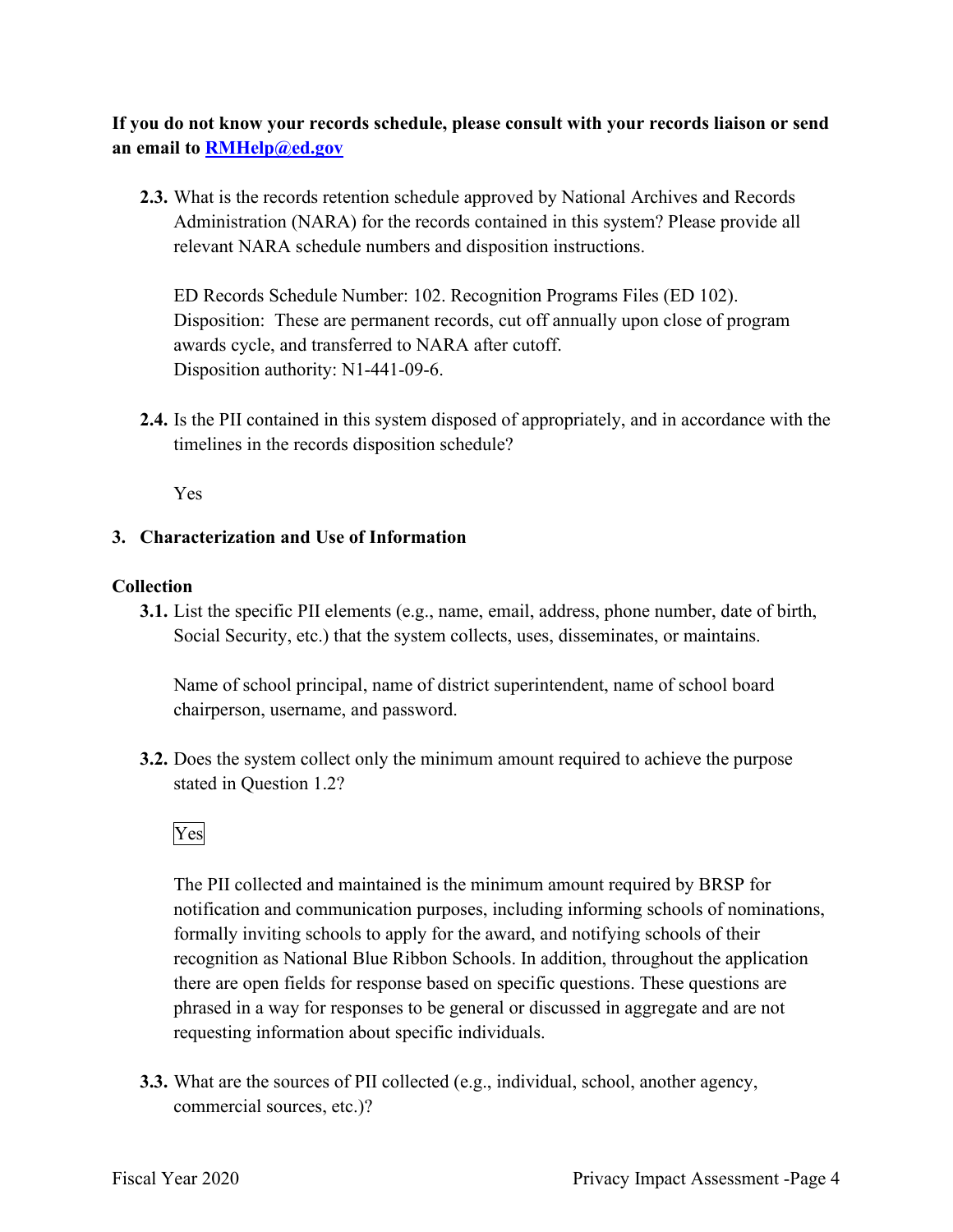and the nominated schools. State education agencies, DoDEA, BIE, and CAPE nominate The sources of the information are from State education agencies, DoDEA, BIE, CAPE, the schools for consideration for the awards. The nominated schools complete the applications.

 **3.4.** How is the PII collected from the stated sources listed in Question 3.3 (e.g., paper form, web page, database, etc.)?

 The nominating entities submit school nominations via an online form. The applicants complete an application via an online form.

**3.5.** How is the PII validated or confirmed to ensure the integrity of the information collected?<sup>3</sup> Is there a frequency at which there are continuous checks to ensure the PII remains valid and accurate?

 Once a BRSP nomination is received from a nominating entity, the Department reviews nomination information and notifies principals and superintendents about their nomination and provides an invitation to apply for recognition. It is the responsibility of nominating entities and nominated schools to verify the accuracy of information submitted.

### **Use**

**3.6.** Describe how the PII is used to achieve the purpose stated in Question 1.2 above.

 purposes, including informing schools of nominations and formally inviting schools to apply for the award and notifying these of their recognition as National Blue Ribbon The PII collected and maintained by BRSP is used for notification and communication Schools. PII such as username and password is also used to facilitate logging into the BRSP websites to submit nominations and applications.

 **3.7.** Is the system using PII for testing/researching new applications or information systems prior to deployment or for training employees?<br>No



and communication with the individual whose information it is. <sup>3</sup> Examples include restricted form filling, account verification, editing and validating information as it's collected, and communication with the individual whose information it is.<br>Fiscal Year 2020 Privacy Impact Assessment -Page 5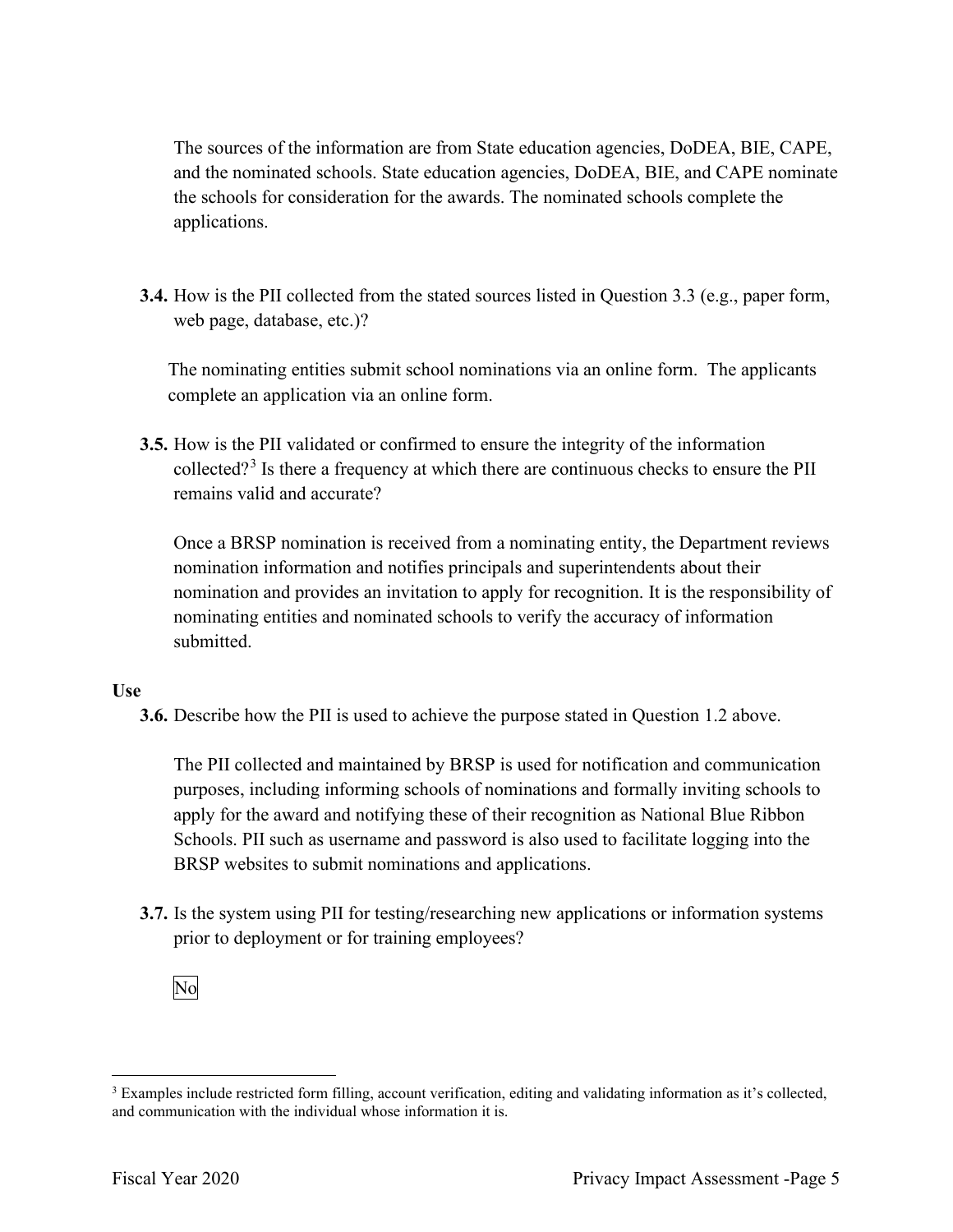**3.7.1.** If the above answer is **YES,** what controls are in place to minimize the risk and protect the data?

 $\overline{M}$  N/A

### **Social Security Numbers**

*It is the Department's Policy that, in order to collect Social Security Numbers, the System Owner must state the collection is: 1) authorized by law, 2) necessary for an agency purpose, and 3) there is no reasonable alternative.* 

 **3.8.** Does the system collect Social Security Numbers? Note that if the system maintains Social Security Numbers but does not explicitly collect them, answer 3.8.1 to address the purpose for maintaining them.



**3.8.1.** If the above answer is **YES**, explain the purpose for its collection, and how the SSN will be used.

 $M/N$ 

 **3.8.2.** Specify any alternatives considered in the collection of SSNs and why the alternatives were not selected.

 $\overline{\triangleright}$  N/A

### **4. Notice**

 its collection (e.g., direct notice, such as a Privacy Act Statement (if applicable) or public notice, such as a SORN, PIA,)? If notice is not provided, explain why not. **4.1.** How does the system provide individuals with notice about the collection of PII prior to

 through the publication of the PIA. A link to the privacy policy identified in Question 4.2 is included on the application and also emailed to principals in the invitation letter to schools. Additional notice is provided

**4.2.** Provide the text of the notice or the link to the webpage where the notice is posted if notice is provided other than by SORN or PIA.

 $\Box$ N/A

 The BRSP privacy policy can be found at: <https://nationalblueribbonschools.ed.gov/contact/privacy-policy>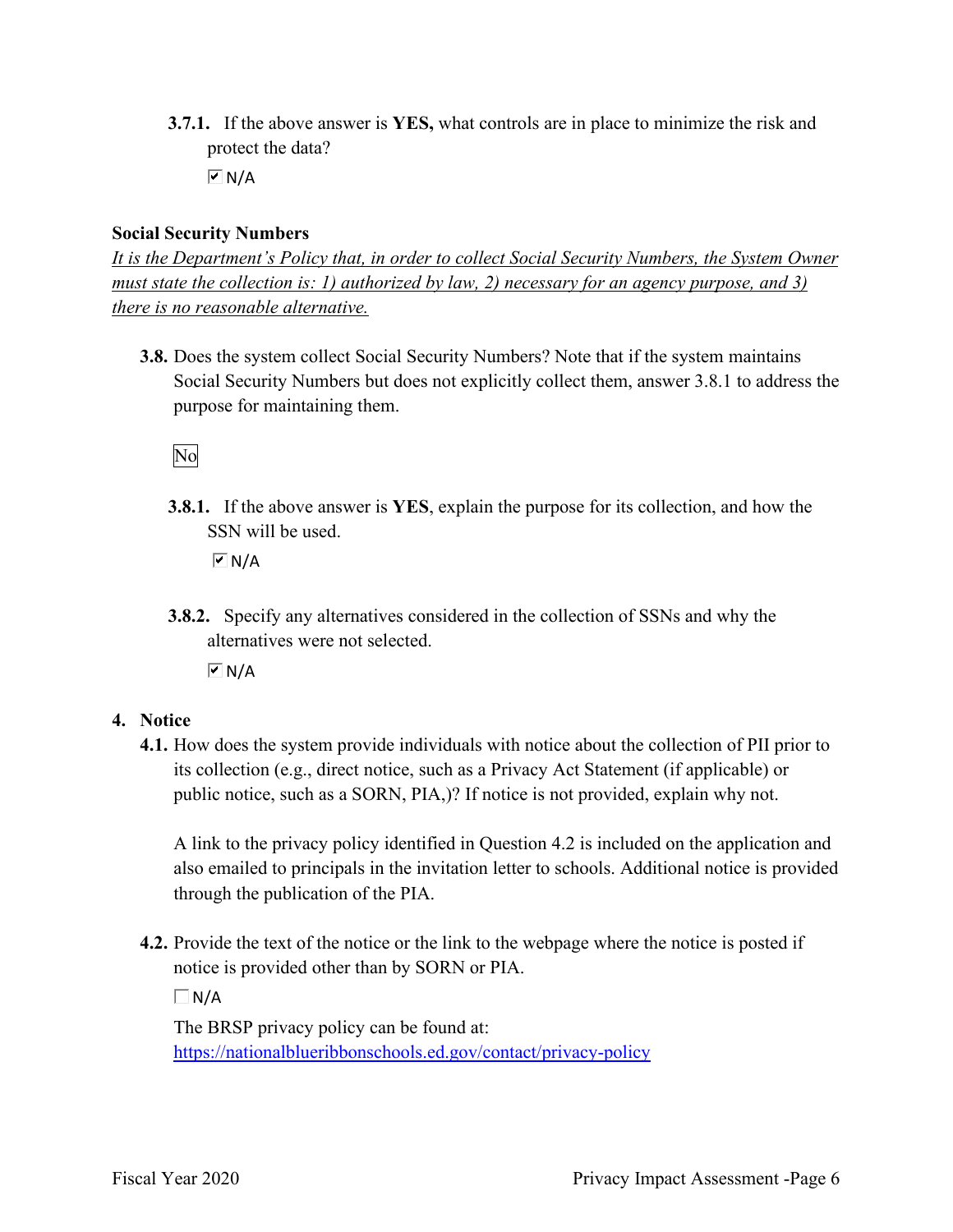**4.3.** What opportunities are available for individuals to consent to uses (including new uses of previously collected PII), decline to provide PII, or opt out of the project?

Nominating entities have no obligation to nominate schools for BRSP, and school officials have no obligation to complete applications for BRSP recognition once nominated. However, to acquire BRSP recognition, applications must be completed and PII must be provided.

 are aware of and can consent to, where feasible, these changes? **4.4.** Is the notice referenced in Question 4.1 reviewed and revised when there are changes in the practice, policy, or activities that affect the PII and privacy to ensure that individuals

Yes

### **5. Information Sharing and Disclosures**

### **Internal**

 **5.1.** Will PII be shared internally with other ED principal offices? If the answer is **NO**, please skip to Question 5.4.

Yes

**5.2.** What PII will be shared and with whom?

 $\Box$ N/A

 Congressional Affairs, and the Office for Civil Rights. School information, including the principal's and Superintendent's contact information are shared with the Department's Office of the Secretary, Office of Legislative and

 organizations? **5.3.** What is the purpose for sharing the specified PII with the specified internal

 $\Box$ N/A

 The information is shared with the Office for Civil Rights to ensure the schools and/or districts have no lawsuits or violations of civil rights statures and shared with the districts have no lawsuits or violations of civil rights statutes and shared with the Office of the Secretary and Office of Legislative and Congressional Affairs for notification to the Secretary of Education, Congress, media, and the public of recognized schools.

### **External**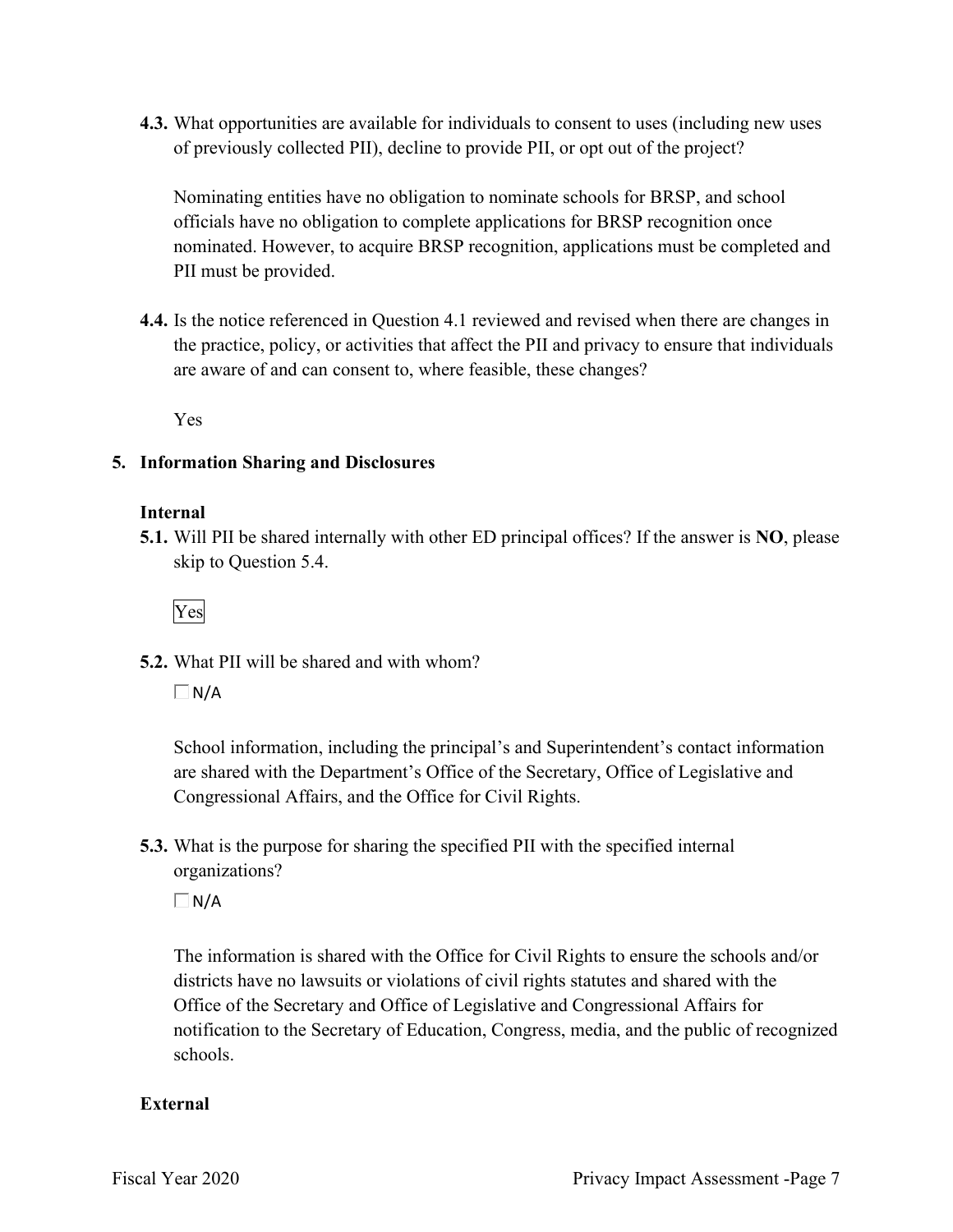- **5.4.** Will the PII contained in the system be shared with external entities (e.g., another agency, school district, the public, etc.)? If the answer is **NO**, please skip to Question 6.1.
	- Yes
- **5.5.** What PII will be shared and with whom? List programmatic disclosures only.<sup>4</sup> **Note: If you are sharing Social Security Numbers externally, please specify to whom and for what purpose**.

 $\Box$ N/A

 name, school email address, school phone number, and district name are shared with the U.S. Department of Justice (DOJ), Members of Congress, the media, and the general Information from recognized schools, such the school name, school address, principal public.

**5.6.** What is the purpose for sharing the PII with the specified external entities?

 $\Box$ N/A

 Prior to recognition of a school, the Department is required to check the list of schools with the DOJ to ensure the schools and/or districts have no lawsuits or violations of civil rights statutes. That list includes school name, address, and district name.

 Senate). The Department identifies the corresponding congressional districts and notify The Department is also required to share the list of schools with Congress (House and the members. The information sent to the House is identified by congressional district and includes school name, address, district name, principal name, school email, school phone. The Senate gets the same school information but for all schools recognized from their State.

 Education. The press release includes a link to the National Blue Ribbon Schools The notification to the media and public occurs in a press release from the Secretary of website.

**5.7.** Is the sharing with the external entities authorized?

 $\Box$  N/A Yes

<sup>4</sup> If this information is covered by Privacy Act System of Records Notice (SORN) please list only relevant programmatic disclosures listed under the Routine Uses section.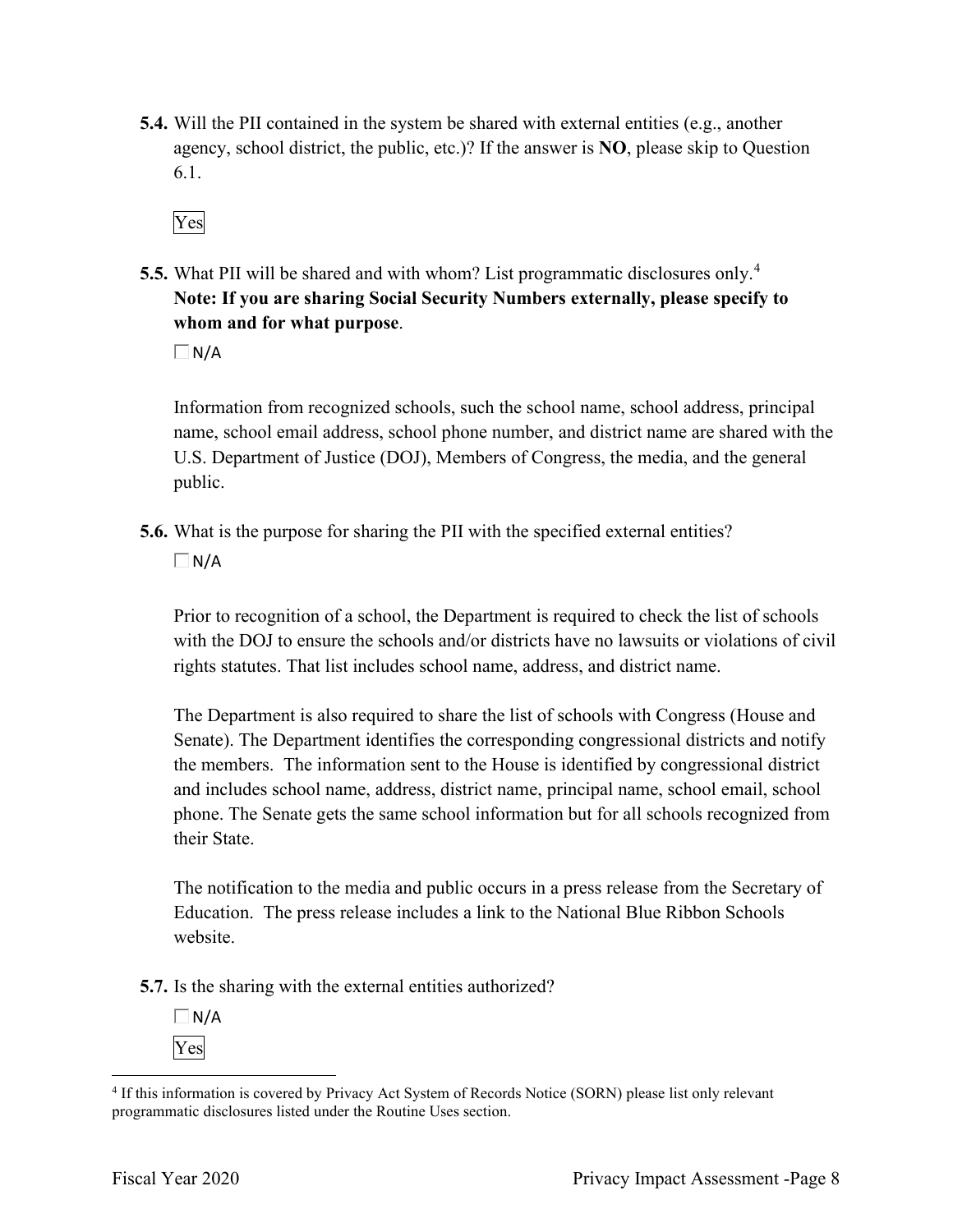**5.8.** Is the system able to provide and retain an account of any disclosures made and make it available upon request?

 $\Box$ N/A Yes

 **5.9.** How is the PII shared with the external entity (e.g., email, computer match, encrypted line, etc.)?

 $\Box$ N/A

The information about recognized schools is shared by email. In addition, recognized schools for each cohort are published on the BRSP website for recognition purposes and announced in a press release.

**5.10.** Is the sharing pursuant to a Computer Matching Agreement (CMA), Memorandum of Understanding (MOU), or other type of approved sharing agreement with another agency?

 $\Box$  N/A No

**5.11.** Does the project place limitation on re-disclosure?

 $\Box N/A$ No

### **6. Redress**

**6.1.** What are the procedures that allow individuals to access their own information?

After the school has received notification of nomination, the principal of that school or another school representative can register for an account to apply for the program. The account creation requires the creation of a username and password to allow them to access their personalized portal within the BRSP site to make any changes and/or edits to the information provided about the school.

**6.2.** What procedures are in place to allow the subject individual to correct inaccurate or erroneous information?

 School principals can access a portal within the BRSP website to make any changes or edits to correct inaccurate or erroneous information.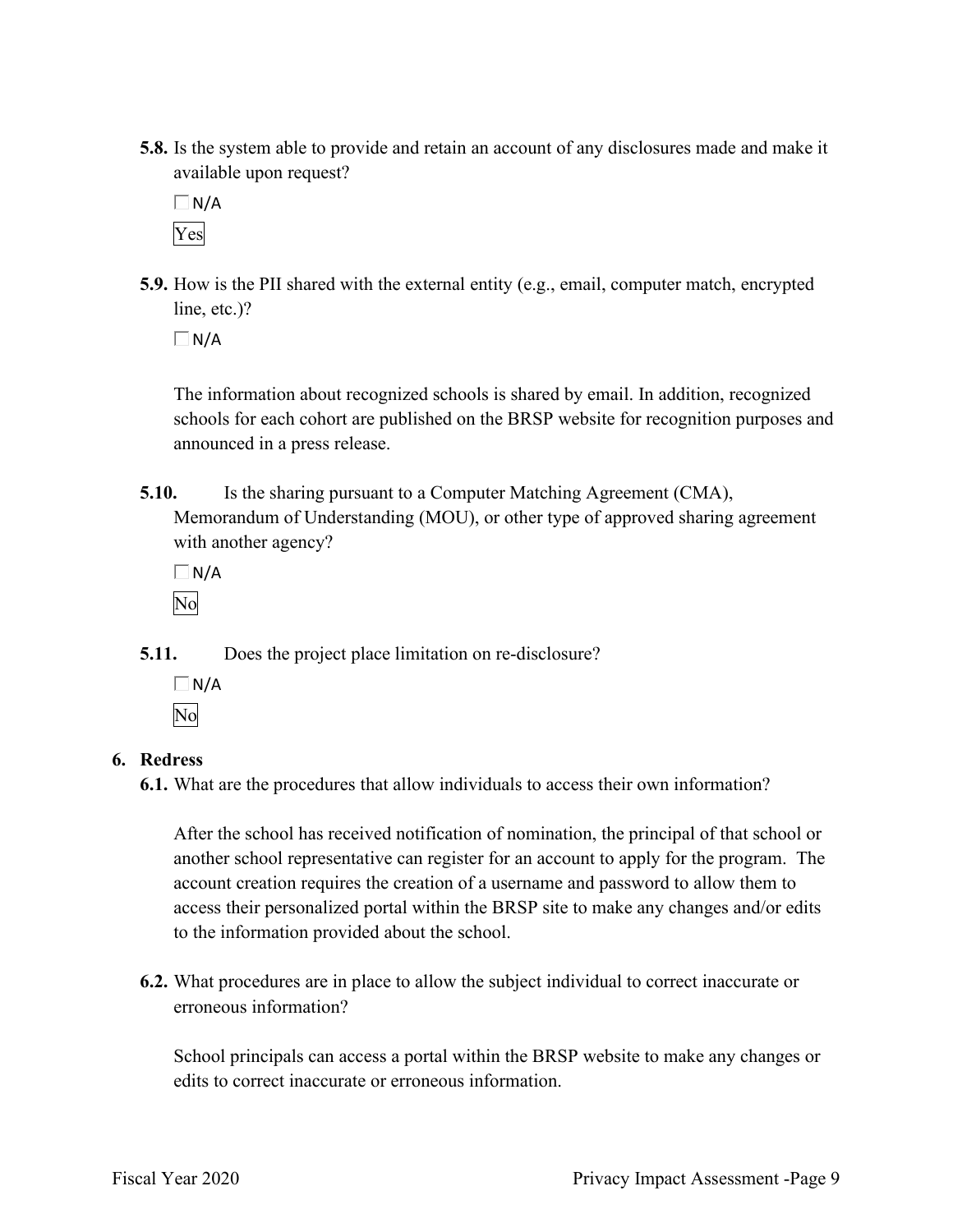**6.3.** How does the project notify individuals about the procedures for correcting their information?

 their schools is correct. This is done after schools receive their invitation to apply for the Principals are notified by email to log into the portal to verify that all information about award.

### *7.* **Safeguards**

### *If you are unsure which safeguards will apply, please consult with your ISSO.*

 system and build privacy extensions to the extent feasible? **7.1.** Does the principal office work with their CSO/ISSO to build privacy & security into the



**7.2.** Is an Authority to Operate (ATO) required?

Yes

**7.3.** Under NIST FIPS Pub. 199, what is the security categorization of the system: **Low, Moderate, or High?** 

 $\Box$ N/A Low

**7.4.** What administrative, technical, and physical safeguards are in place to protect the information?

 BRSP is maintained on secure computer servers located in one or more secure contractor policy, BRSP must receive a signed Authorization to Operate (ATO) from a designated Department authorizing official. network server facilities. Access to BRSP is limited to authorized contractors and Department employees. In accordance with the Federal Information Security Modernization Act of 2014 (FISMA) and Office of Management and Budget (OMB)

 All users accessing the system are given unique user identification. The Department requires the enforcement of a complex password policy and two-factor authentication. In addition to the enforcement of the two-factor authentication and complex password policy, users are required to change their password at least every 90 days in accordance with the Department's information technology standards. Physical security of electronic data is maintained in a secured data center, access to which is controlled by multiple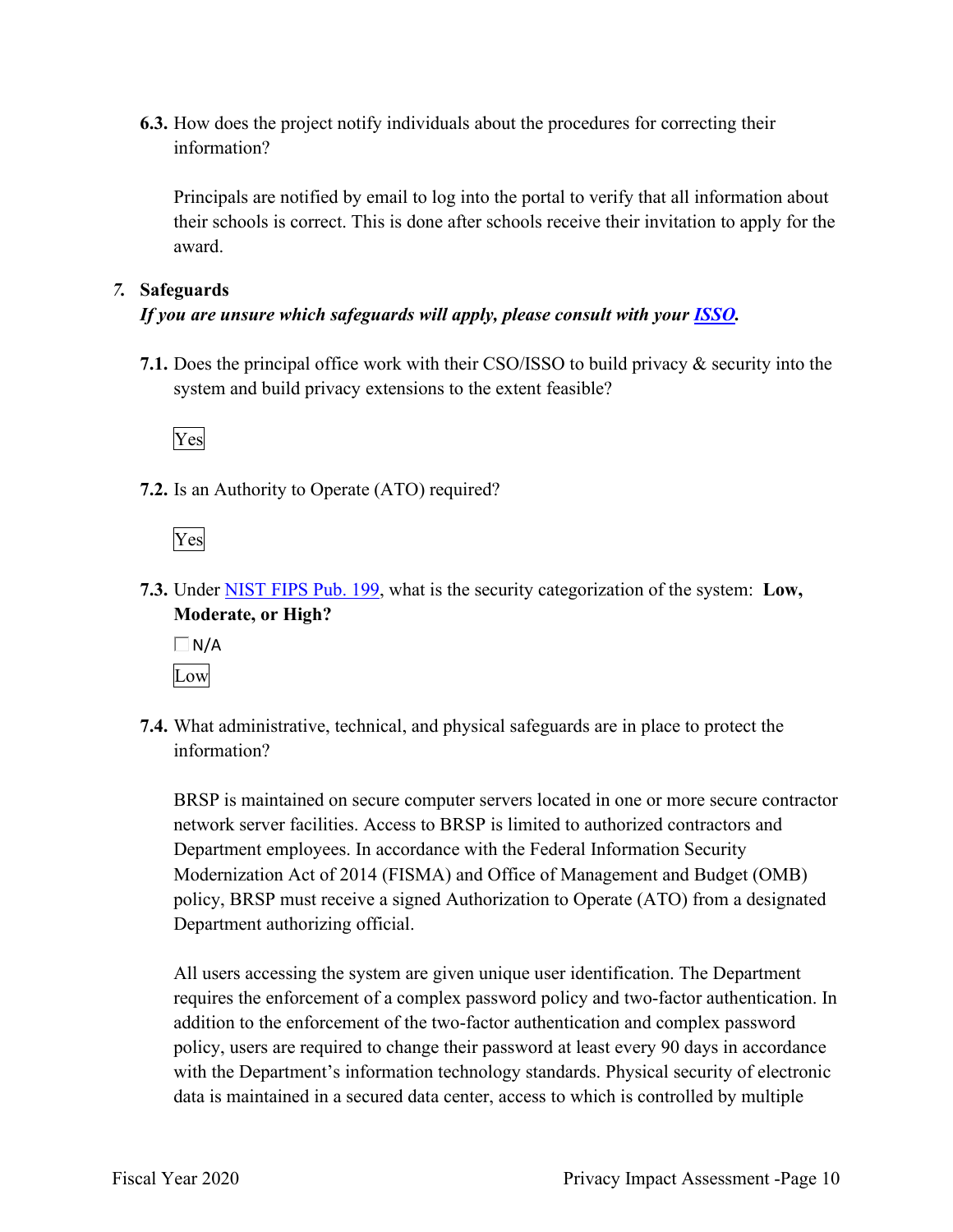of information and to protect the integrity of data at rest and in transmission. access controls. Cryptographic solutions are in place to prevent unauthorized disclosure

 and securing the BRSP system. Contractors adhere to rules of behavior and Federal laws on the protection of privacy

 All staff assigned to the contract undertake annual required privacy training provided by the Department.

 **7.5.** Is the information in the system appropriately secured in accordance with the IT security requirements and procedures as required by Federal law and policy?

Yes

**7.6.** Has a risk assessment been conducted where appropriate security controls to protect against that risk have been identified and implemented?

Yes

 ensure the security controls continue to work properly at safeguarding the PII. **7.7.** Please describe any monitoring, testing or evaluation conducted on a regular basis to

The contractor conducts regular monitoring and auditing of the system including scans and audit logging that sends emails using an event-driven notification system and digests any detection and protection anomalies. In addition, the Department's Office of the Chief Information Officer conducts quarterly scans of the contractor network for vulnerabilities. Firewalls, intrusion detection systems, and intrusion prevention systems are in place and continually monitored.

### **8. Auditing and Accountability**

 **8.1.** How does the system owner assess and ensure that the PII is used in accordance with stated practices in this PIA?

 the Department Risk Management Framework process to secure an ATO. The system The system owner works with the Department's Privacy Program to complete a PIA and to ensure the PIA is accurate and updated as required. The system owner also completes owner works with contractors to ensure the system is being used appropriately and in accordance with the practices detailed in this document.

 **8.2.** Does the system owner continuously monitor and audit the privacy controls to ensure effective implementation?